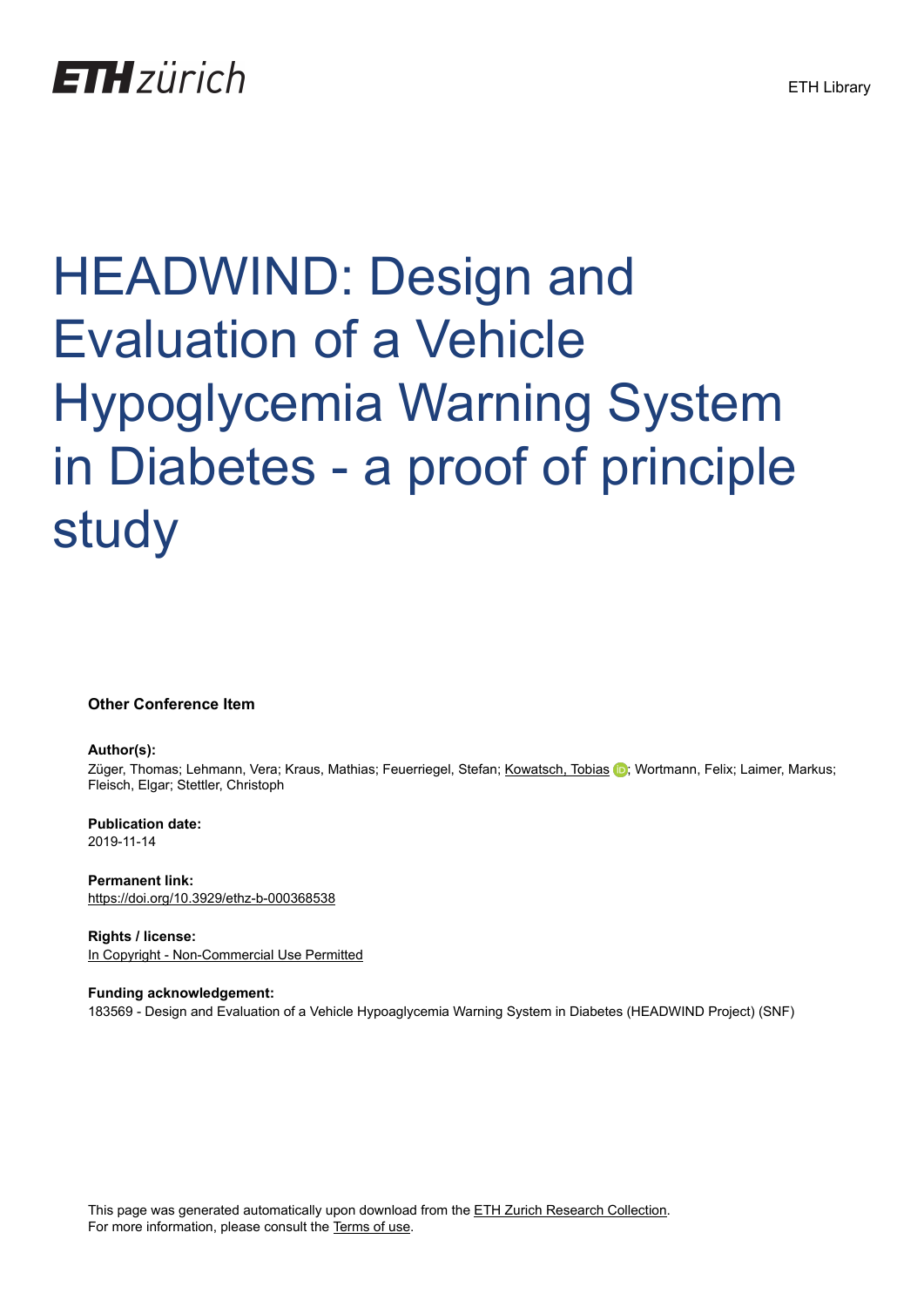**Title:**

## **HEADWIND: Design and Evaluation of a Vehicle Hypoglycemia Warning System in Diabetes - a proof of principle study**

### **Author/Address of institution:**

Thomas Züger1; Vera Lehmann1; Mathias Kraus2; Stefan Feuerriegel2; Tobias Kowatsch2,3; Felix Wortmann3; Markus Laimer1; Elgar Fleisch2,3; Christoph Stettler1

1. Department of Diabetes, Endocrinology, Nutritional Medicine and Metabolism, Inselspital, Bern University Hospital, University of Bern, 3010 Bern, Switzerland

2. . Department of Management, Technology, and Economics, ETH Zurich, 8006 Zurich, **Switzerland** 

3. Institute of Technology Management, University of St. Gallen, 9000 St. Gallen, Switzerland

#### **Background/Introduction:**

Despite ongoing developments in the treatment of diabetes, hypoglycaemia remains one of the most relevant acute complications associated with this disease. During hypoglycaemia cognitive, executive and psychomotor abilities significantly deteriorate. Accordingly, hypoglycaemia has consistently been shown to be associated with an increased risk of driving accidents and is, therefore, regarded as one of the relevant factors in traffic safety. Today's cars continuously gather a broad spectrum of real-time information on various driving parameters. This may allow for an alternative approach to the problem of hypoglycaemia during driving. Using artificial intelligence constantly analyzing driving behavior it may be possible to timely detect changes in driving pattern characteristic for driving in hypoglycaemia. Based on these alterations in driving variables we aim at establishing algorithms capable of discriminating eu- and hypoglycemic driving patterns using artificial intelligence.

#### **Methods:**

In a proof of principle study we compared data regrading driving behavior of 5 individuals (3 nondiabetic and 2 with type 1 diabetes) tracking measurements in eu- and hypoglycemic condition while driving on a predefined route using a professional driving simulator (Carnetsoft BV). Over 60 driving parameters were assessed at a sampling rate of 30 Hz. Time series of car-based sensor data was then sliced into 5 minute windows and random forest machine learning classifier as well as deep neural networks were applied to build a system detecting hypoglycemia within 5 minute frames.

#### **Results:**

Car-based data provided 73'970 measurements in hypoglycemic condition (<3.9mmol/L) and 110'959 samples in euglycemic condition (4.0-10mmol/L). A simple linear logit model was used for reasons of interpretability, which confirmed statistical significance of key variables (e.g. "velocity" and "steering speed") at the 1% level. 1-fold cross-validation on subject level (i.e. training the model on all subjects except for one, which is used for testing and repeat this until every subject has been in the testing set) using random forest from machine-learning and deep neural networks, applied because of the highly non-linear relationship resulted in a ROC-AUC in hypoglycemia prediction of 0.72 and 0.74, respectively.

#### **Conclusion:**

Our preliminary evaluation applying machine learning models on driving simulator based data show between-subject predictability of hypogylcemia even in a small dataset. This confirms the effectiveness of artificial intelligence in hypoglycemia detection while driving and may represent a promising novel approach to increase traffic safety in patients suffering from diabetes.

#### à **Please not more than 1 page A4**